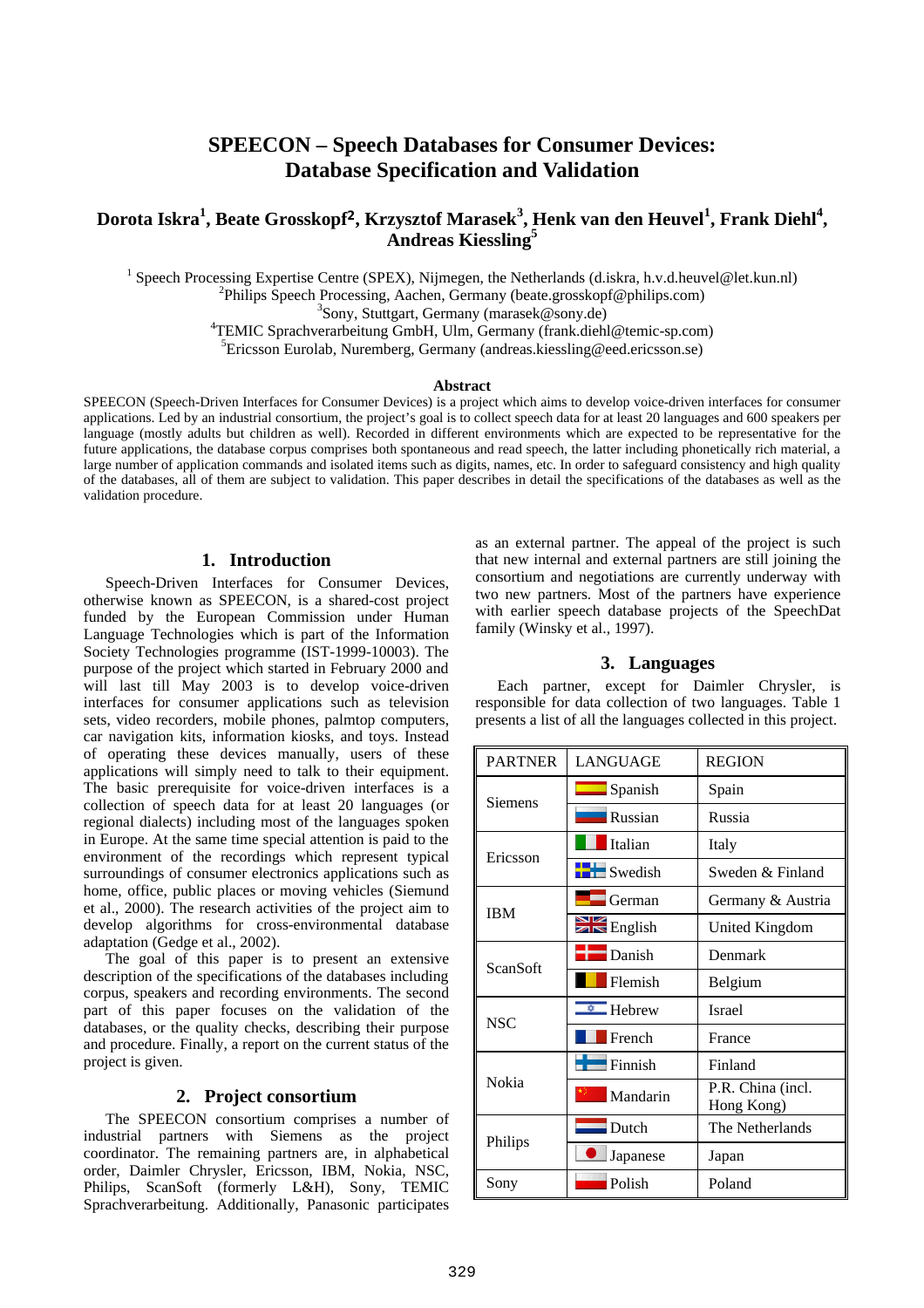|              | Portuguese       | Portugal    |
|--------------|------------------|-------------|
| <b>TEMIC</b> | German           | Switzerland |
|              | $\equiv$ English | <b>USA</b>  |
| Panasonic    | $\equiv$ Spanish | <b>USA</b>  |
|              | Mandarin         | Taiwan      |

Table 1: Language list

With the new partners the language set will be extended to include Hungarian, Czech, Cantonese and Thai.

For each language between four and six dialect areas are represented in the collection. For some of the languages where not enough dialectal variation is found, exceptions are made. The dialect of the speakers is based on where they grew up rather than where they were born or where they currently live.

# **4. Speaker specifications**

For each language data are collected for 600 speakers: 550 adult and 50 child speakers. Among adult speakers 50% must be male and 50% female with a possible deviation of 5% (Kiessling et al., 2001). As gender-based speech differences between children are not evident, no gender restrictions are made for child speakers.

Child speakers are defined as toy users and roughly below the age of 15 (or the age of voice change for boys). This has implications for the corpus design of the child part of the database which includes a set of toy commands. Older children are seen as potential users of 'adult' applications such as mobile phones or information kiosks and form part of the adult database.

Three different age groups are distinguished for adult speakers (from 15, or the age of voice change, to 30-yearold, 31 to 45, 46-year-old and above) with at least 30% of all the speakers required to fall into each of the first two groups and 10% into the last. For children two age groups are defined: 8 to 10-year-old, 11 to 15-year-old (or the age of voice change). Again at least 30% of the speakers are required to fall into each subgroup. Table 2 summarises the speaker conditions.

|           | <b>CHILDREN</b> |           |           |                      |           |           |
|-----------|-----------------|-----------|-----------|----------------------|-----------|-----------|
| Age       | $8 - 10$        |           |           | 11-voice change (15) |           |           |
| %Required | $\geq 30$       |           |           | $\geq 30$            |           |           |
| Gender    | Male            |           | Female    | Male                 |           | Female    |
| %Required | no restrictions |           |           |                      |           |           |
|           | <b>ADULTS</b>   |           |           |                      |           |           |
| Age       | $15 - 30$       |           | $31 - 45$ |                      | $46+$     |           |
| %Required | $\geq 30$       |           | $\geq 30$ |                      | $\geq 10$ |           |
| Gender    | М               | F         | M         | F                    | М         | F         |
| %Required | $45 - 55$       | $45 - 55$ | $45 - 55$ | $45 - 55$            | $45 - 55$ | $45 - 55$ |

Table 2: Speaker specifications

Ideally, speakers should be naïve users rather than trained speakers, which should guarantee a wide range of speaking styles, voice qualities and regional influences, thus making the collection as representative as possible.

Except for Mandarin and US Spanish, the languages for which the concept of native speakers is hard to define, for all the speakers a particular language is required to be their mother tongue.

## **5. Recording scenarios**

#### **5.1. Recording environments**

Consumer electronics comprise a wide range of varied applications and each of these can be used in one or more specific environments, e.g., an information kiosk is usually placed in a public place which may become noisy at times, a PDA (Personal Digital Assistant) can be used in quiet home or office conditions, but also on a noisy train or at an airport. On the basis of such application scenarios for the different devices, a number of acoustic environments were defined (Diehl et al., 2001).

- *Office*: mostly quiet; if background noise is present, it is usually more or less stationary.
- *Entertainment*: a home environment but noisier than office; the noise is more coloured and nonstationary; it may contain music and other voices.
- *Public place*: may be indoor or outdoor; noise levels are hard to predict.
- *Car*: a medium to high noise level is expected of both stationary (engine) and instantaneous nature (wipers).
- *Children*: handled as a separate environment, although similar characteristics to those of an entertainment environment are expected.

Speech data are recorded in all these acoustic environments in order to provide realistic training and test material. However, the emphasis is placed on the office and public place environments. Table 3 presents speaker distribution over all the environments. A deviation of 5% is allowed in each environment.

| <b>ENVIRONMENT</b> | # SPEAKERS |
|--------------------|------------|
| Office             | 200        |
| Public places      | 200        |
| Entertainment      | 75         |
| Car                | 75         |
| Children           | 50         |

Table 3: Speaker distribution per environment

Additionally to the regular speech recordings for each speaker a sample of the actual average noise level in  $dB(A)$  is measured. If the recording equipment is set up to a new position, steps are also taken to estimate the reverberation characteristics in retrospect. These measures are obtained by a simultaneous recording of special reference signals (e.g., pink noise played back by a broadband loudspeaker) with two identical high quality omni-directional microphones under various predefined conditions.

# **5.2. Hardware and software set-up**

The speech signal is recorded directly and simultaneously in four channels through four microphones which are mounted at different distances from the speaker's mouth: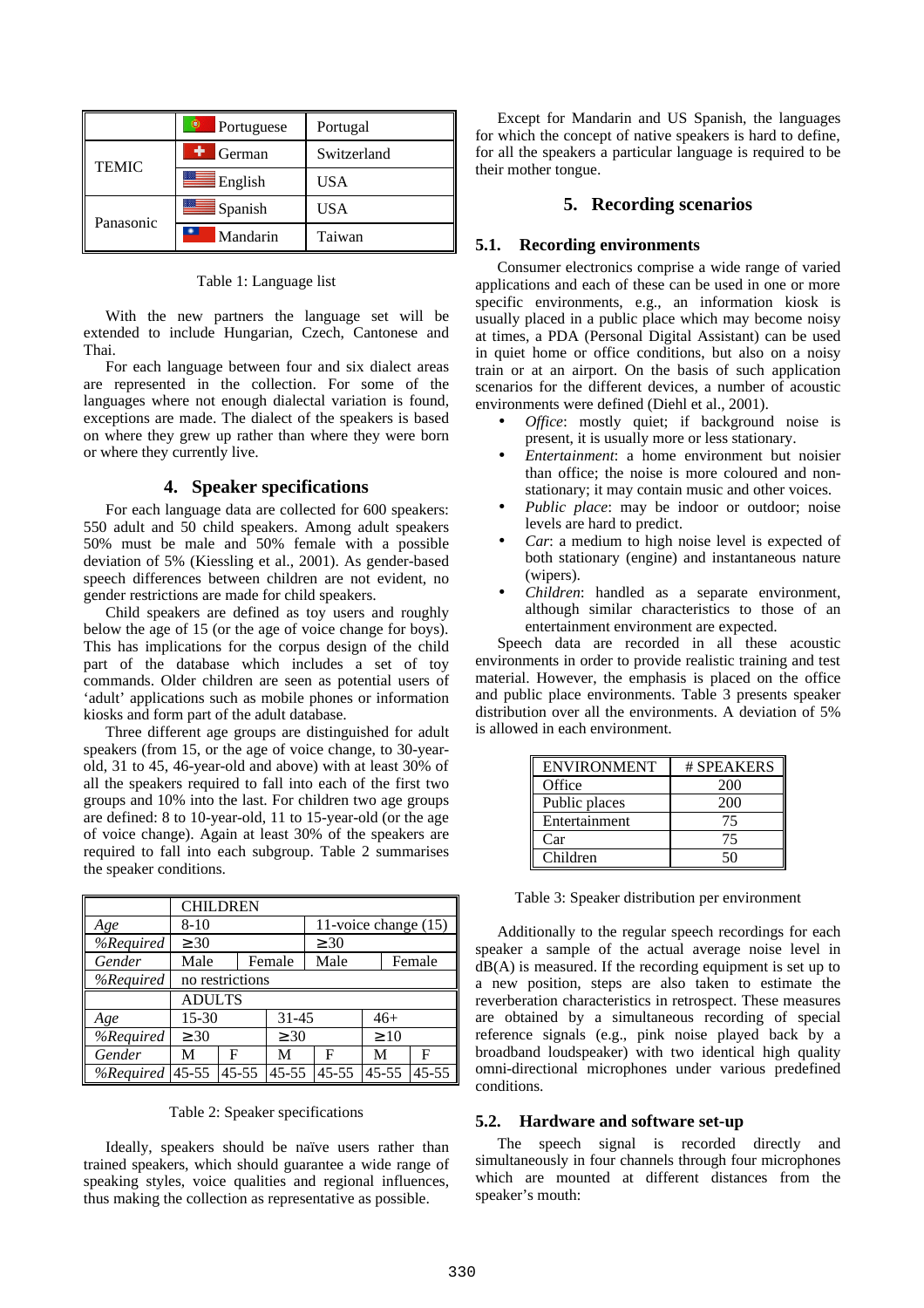- *close distance*: the microphones are a headset simulating the mobile phone position and a lavalier which is used when calling hands free and positioned just below the chin of the speaker. The speech signal of the headset recordings is expected to be of sufficiently high signal-to-noise ratio in order to serve as 'clean' signal suitable for training.
- *medium distance* (0.5-1m): characteristic of PDA, information kiosk and automotive applications; the speaker is face to face with the device; standard cardioid microphones are used here and an omni-directional measurement microphone is used specifically for the children and public place recordings;
- far distance: here an omni-directional microphone is used; the recordings with this microphone position are only made in office, entertainment and children environment.

The exact microphone arrangement depends on a particular scenario. Figure 1 presents a simplified equipment set-up (Diehl et al., 2001). The speech signal is recorded in raw format, sampled at 16 kHz and quantised using 16-bit linear coding.



Figure 1: Equipment set-up

Apart from a laptop, all the partners use identical recording platforms consisting of a set of microphones, preamplifiers and other audio devices. Furthermore, the same recording software is used. Both these measures are meant to guarantee high quality and maximum consistency of all the databases.

# **6. Corpus and vocabulary specification**

The specification of the content of the databases is similar to the SpeechDat projects in that possible application and interest areas were identified first and then respective corpus items and vocabulary were defined (Winsky et al., 1997; Höge et al., 1999; van den Heuvel et al., 1999; Siemund, 2000). The databases are a mixture of spontaneous and read speech, but also of continuous and isolated utterances (Marasek et al., 2001). SPEECON differs from its SpeechDat predecessors in that it contains spontaneous speech recordings and an extensive number of application specific commands.

# **6.1. Spontaneous speech**

Spontaneous speech is recorded for adult speakers only and comprises about 10 spontaneous utterances per speaker derived from a list of 30 categories. The speakers

are asked to respond to task specific situations related to mobile phone and PDA applications, automotive and information kiosks, audio/video and toys. For instance, in the navigation category speakers may be asked to describe the way to their favourite restaurant. Furthermore, a set of 17 questions are asked to elicit spontaneous responses containing times, dates, city and proper names, spellings, yes/no answers, languages and telephone numbers.

# **6.2. Read speech**

A large part of read items are formed by phonetically rich material which is recorded in order to obtain sufficient training examples of all monophones and most frequent biphones and triphones in a language. This kind of material must enable continuous speech modelling using subwords. The phonetically rich part comprises a set of sentences and words of which every adult speaker utters 30 and five respectively. Every child reads 60 sentences.

The read part of the database contains also 31 general words and phrases containing isolated digits and strings, natural numbers, telephone numbers, money amounts, time and date expressions, spelt words, names of people, cities and streets, yes/no answers, e-mail and web addresses, and special keyboard characters.

The last category of the read part of the database comprises a set of application specific commands: about 500 for adult speakers and 120 for children. These were chosen to cover a number of different functionalities: basic IVR (Interactive Voice Response) commands, directory navigation, editing, output control, messaging and Internet browsing, organizer functions, routing, automotive, and audio/video. Application specific commands for children contain a set of general commands, toy commands and phone commands.

Table 4 presents a complete list of corpus items and the number of items uttered by each speaker. The number of items is chosen in such a way so that the session duration does not exceed one hour.

|                                          |                                    | <b>ITEMS</b>                               |
|------------------------------------------|------------------------------------|--------------------------------------------|
|                                          | <b>CORPUS ITEM CATEGORY</b>        | <b>PER</b>                                 |
|                                          |                                    | <b>SPEAKER</b>                             |
| Spontaneous speech (adult speakers only) |                                    |                                            |
|                                          | Free spontaneous speech:           | 10                                         |
|                                          | mobile phone and PDA               |                                            |
|                                          | automotive and information kiosk   |                                            |
|                                          | audio and video                    |                                            |
|                                          | miscellaneous                      |                                            |
|                                          | Elicited speech:                   |                                            |
|                                          | dates: birth, current and relative | 3                                          |
|                                          | time of day                        |                                            |
|                                          | city names                         | $\begin{array}{c} 2 \\ 2 \\ 3 \end{array}$ |
|                                          | proper names                       |                                            |
|                                          | spelt proper name                  | 1                                          |
|                                          | yes / no answers                   | $\overline{c}$                             |
|                                          | language                           | $\mathbf{1}$                               |
|                                          | telephone numbers                  | 3                                          |
|                                          | Read speech                        |                                            |
|                                          | Phonetically rich material:        |                                            |
|                                          | sentences (60 for children)        | 30                                         |
|                                          | words (only adults)                | 5                                          |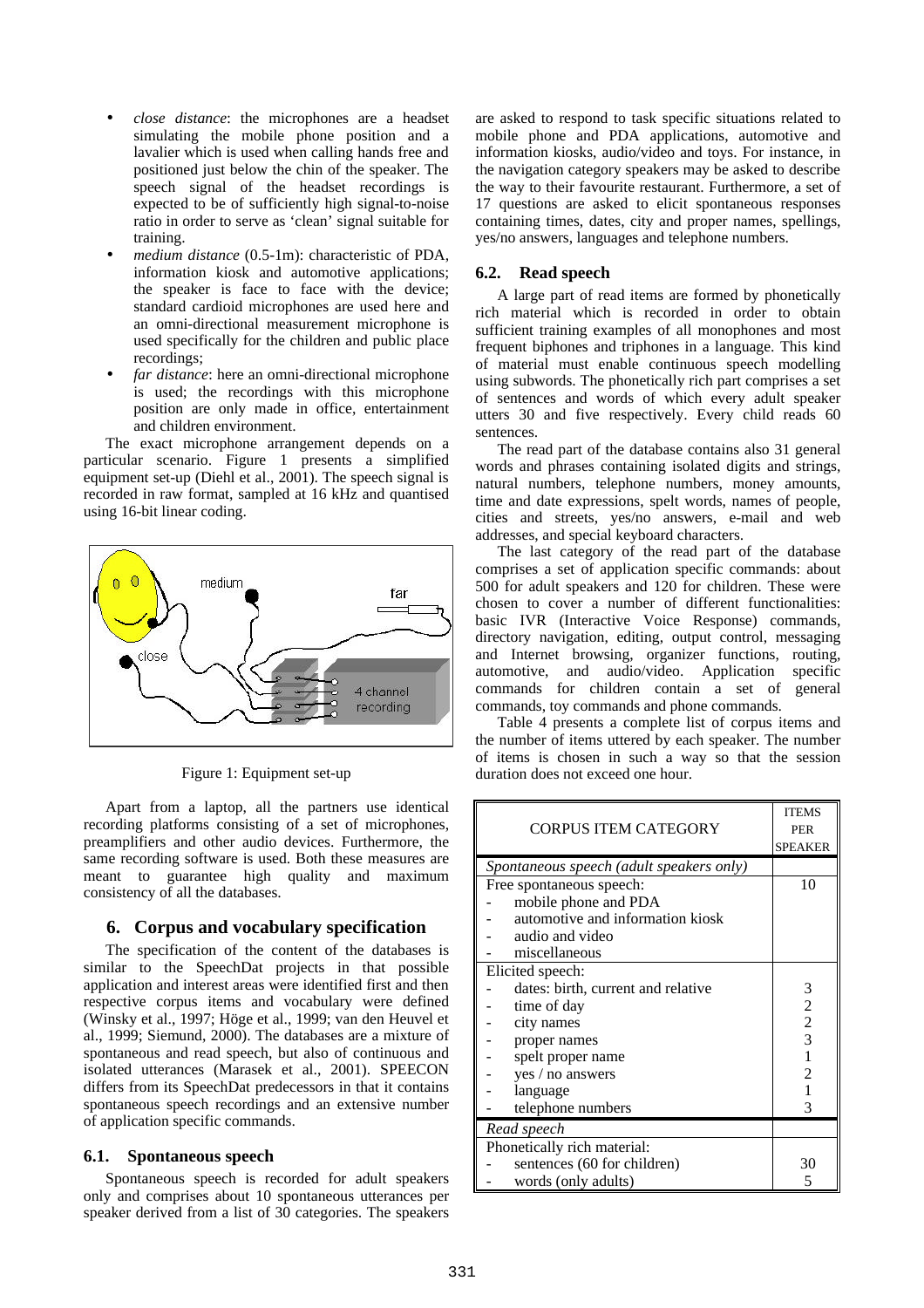|                                           | General purpose words and phrases:      |                                                 |
|-------------------------------------------|-----------------------------------------|-------------------------------------------------|
|                                           | isolated digits                         | 4                                               |
|                                           | isolated digit sequence                 | 1                                               |
|                                           | continuous digit strings                | 4                                               |
|                                           | telephone number                        | $\,1\,$                                         |
|                                           | natural numbers                         | 3                                               |
|                                           | money amount                            | $\mathbf{1}$                                    |
|                                           | times: analogue and digital             |                                                 |
|                                           | dates: analogue, digital and general    |                                                 |
|                                           | spelt words                             | $\begin{array}{c} 2 \\ 3 \\ 3 \\ 1 \end{array}$ |
|                                           | personal name                           |                                                 |
|                                           | city / street names                     |                                                 |
|                                           | yes / no                                | $\begin{array}{c} 2 \\ 2 \\ 2 \end{array}$      |
|                                           | e-mail / web addresses                  |                                                 |
|                                           | special keyboard characters             |                                                 |
|                                           | Application specific commands (adults): |                                                 |
|                                           | basic IVR                               | 85                                              |
|                                           | directory navigation                    | 40                                              |
|                                           | editing                                 | 22                                              |
|                                           | output control                          | 57                                              |
|                                           | messaging and Internet browsing         | 70                                              |
|                                           | organizer functions                     | 33                                              |
|                                           | routing                                 | 39                                              |
|                                           | automotive                              | 12                                              |
|                                           | audio and video                         | 95                                              |
| Application specific commands (children): |                                         |                                                 |
|                                           | toy commands                            | 74                                              |
|                                           | general commands                        | 34                                              |
|                                           | phone commands                          | 14                                              |

Table 4: List of corpus items

The exact number of application specific commands can vary up to 10% per language if extra synonyms are added or discarded as a result of the translation. Each speaker reads only a part of the whole set of commands which is randomly chosen so as to provide at least 220 repetitions of each application command in the database.

# **7. Database validation**

Validation is aimed at safeguarding the quality of the databases and their compliance with the specifications (van den Heuvel, 2000). Apart from the internal validations by the producers themselves, an external validation centre, the Speech Processing Expertise Centre (SPEX) performs the validation checks. These checks refer to the following aspects of the database:

- documentation
- completeness of the database
- file formats
- signal quality
- transcription quality
- lexicon
- speaker and environment distribution.

The databases are checked against a set of validation criteria which are derived from the specifications and assigned certain tolerance margins (van den Heuvel et al., 2001). In order to spot errors and inconsistencies at the earliest possible stage, validation is done in a number of phases.

#### **7.1. Prevalidation**

Prevalidation is the first phase and can be subdivided into two parts. The first part is constituted by all the checks which can be carried out before the actual recordings start. These checks concern the prompt sheets and the lexicon.

#### **7.1.1. Prompt sheet and lexicon validation**

Before the recordings start, all the prompt sheets are delivered to SPEX who check if all the corpus items are present; if no vocabulary items have been lost in the translation process as compared to the original specifications; if there is a sufficient number of repetitions of various vocabulary items; and if there is a sufficient number of phone repetitions for phonetically rich material. Naturally all these checks are done at the prompt level and have to be carried out again at a later stage at the transcription level when the recordings have been completed.

Together with the prompt sheets a lexicon is also submitted for validation. The lexicon contains all the orthographic entries together with their broad phonemic transcriptions according to the SAMPA protocol (Wells, 2002). Other information such as frequency of occurrence of words in the database, morpheme and stress information is optional. The formal correctness of the lexicon is checked by SPEX and concerns the format, the use of predefined SAMPA symbols and the consistency with the vocabulary content of the prompt sheets.

The quality of the phonemic transcriptions is evaluated by a network of phonetic experts who are native speakers of a particular language. They receive a random subset of the lexicon and their comments are fed back to the producers of the database.

#### **7.1.2. 10-speaker database validation**

In the second part of the prevalidation the recordings of the first 10 speakers are evaluated in order to find systematic errors at an early stage of the speech collection. For these 10 speakers identical checks are carried out as will be the case later for the complete database. These checks are executed on the speech files, label files, and documentation files and refer to the aspects enumerated in section 7. This validation phase is particularly appreciated by the producers of the databases as it allows them to spot, for instance, wrong hardware or software set-ups and make necessary adjustments before the recordings enter an advanced stage.

## **7.2. Complete database validation**

This is naturally the most crucial part of the database validation. All the checks which were executed in the prevalidation phase (except for lexicon validation by phonetic experts) are carried out again; this time, however, on a complete database. Furthermore, orthographic transcriptions are evaluated by native speakers and the database is checked against a number of distribution criteria, such as gender or environment distributions, which is only possible when all the database recordings are available. The results of the validation are reported to the consortium who, in case of errors, evaluate their severeness and may reject a database or recommend necessary improvements. If these improvements are